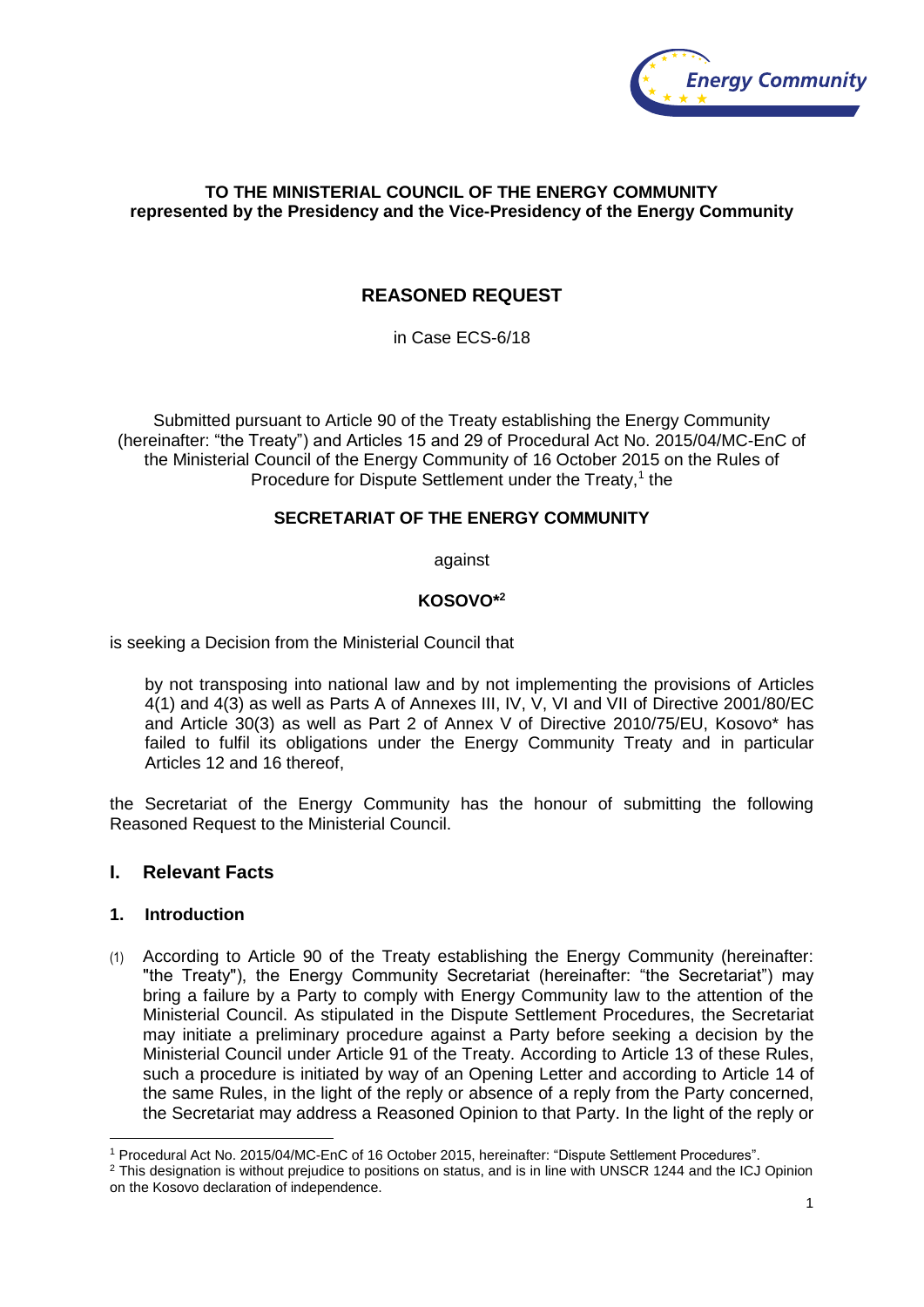

absence of a reply from the Party concerned, the Secretariat may bring the matter to the attention of the Ministerial Council by way of a Reasoned Request in accordance with Article 29 of the Dispute Settlement Procedures.

#### **2. Background**

- (2) Directive 2001/80/EC on the limitation of emissions of certain pollutants into the air from large combustion plants<sup>3</sup> (hereinafter: "Directive 2001/80/EC") forms part of the Energy Community environmental *acquis communautaire* since the signature of the Treaty in 2005. The purpose of the Directive is to combat air pollution by reducing emissions of sulphur dioxide, nitrogen oxides and dust from large combustion plants that are significant contributors to emissions into the air and the negative consequences thereof, such as acidification, eutrophication, and ground-level ozone.
- (3) According to point 3 of Annex II of the Treaty, each Contracting Party shall implement Directive 2001/80/EC by 31 December 2017.
- (4) On 24 October 2013, the Ministerial Council adopted Decision 2013/05/MC-EnC on the implementation of Directive 2001/80/EC of 23 October 2001 on the limitation of emissions of certain pollutants into the air from large combustion plants (hereinafter: "Decision 2013/05/MC-EnC"), whereby Directive 2001/80/EC was adapted for the specific needs of the Energy Community.
- (5) In the European Union, Directive 2010/75/EU on industrial emissions (integrated pollution prevention and control)<sup>4</sup> (hereinafter: "Directive 2010/75/EU") repealed Directive 2001/80/EC with effect of 7 January 2013 (for new plants) and 1 January 2016 (for existing plants). In the Energy Community, Chapter III, Annex V and Article 72(3)-(4) of Directive 2010/75/EU were incorporated into the *acquis communautaire* on environment by Decision 2013/06/MC-EnC of 24 October 2013 on the implementation of Chapter III, Annex V, and Article 72(3)-(4) of Directive 2010/75/EU of the European Parliament and of the Council of 24 November 2010 on industrial emissions (integrated pollution prevention and control) and amending Article 16 and Annex II of the Energy Community Treaty (hereinafter: "Decision 2013/06/MC-EnC").
- (6) Article 1(2) of Decision 2013/06/MC-EnC amended Annex II of the Treaty by introducing a point 5 stipulating that Contracting Parties shall implement the provisions of Directive 2010/75/EU from 1 January 2018 onwards for new large combustion plants.

#### **3. Legal framework governing emissions into the air from large combustion plants in Kosovo\***

(7) The domestic legal framework governing emissions into the air from existing large combustion plants in Kosovo\* consists of the Law on Integrated Pollution Prevention and Control<sup>5</sup> (hereinafter: "the IPPC Law") and the Administrative Instruction on the Rules and Standards of Emissions into the Air by Stationary Sources of Pollution<sup>6</sup> (hereinafter: "the Administrative Instruction").

<u>.</u>

<sup>3</sup> OJ L 309, 27.11.2001, p. 1.

<sup>4</sup> OJ L 334, 17.12.2010, p. 17.

<sup>5</sup> Law No. 03/L-043 of 26 March 2009, ANNEX 1.

<sup>6</sup> Administrative Instruction No. 06/2007 of 4 June 2007, ANNEX 2.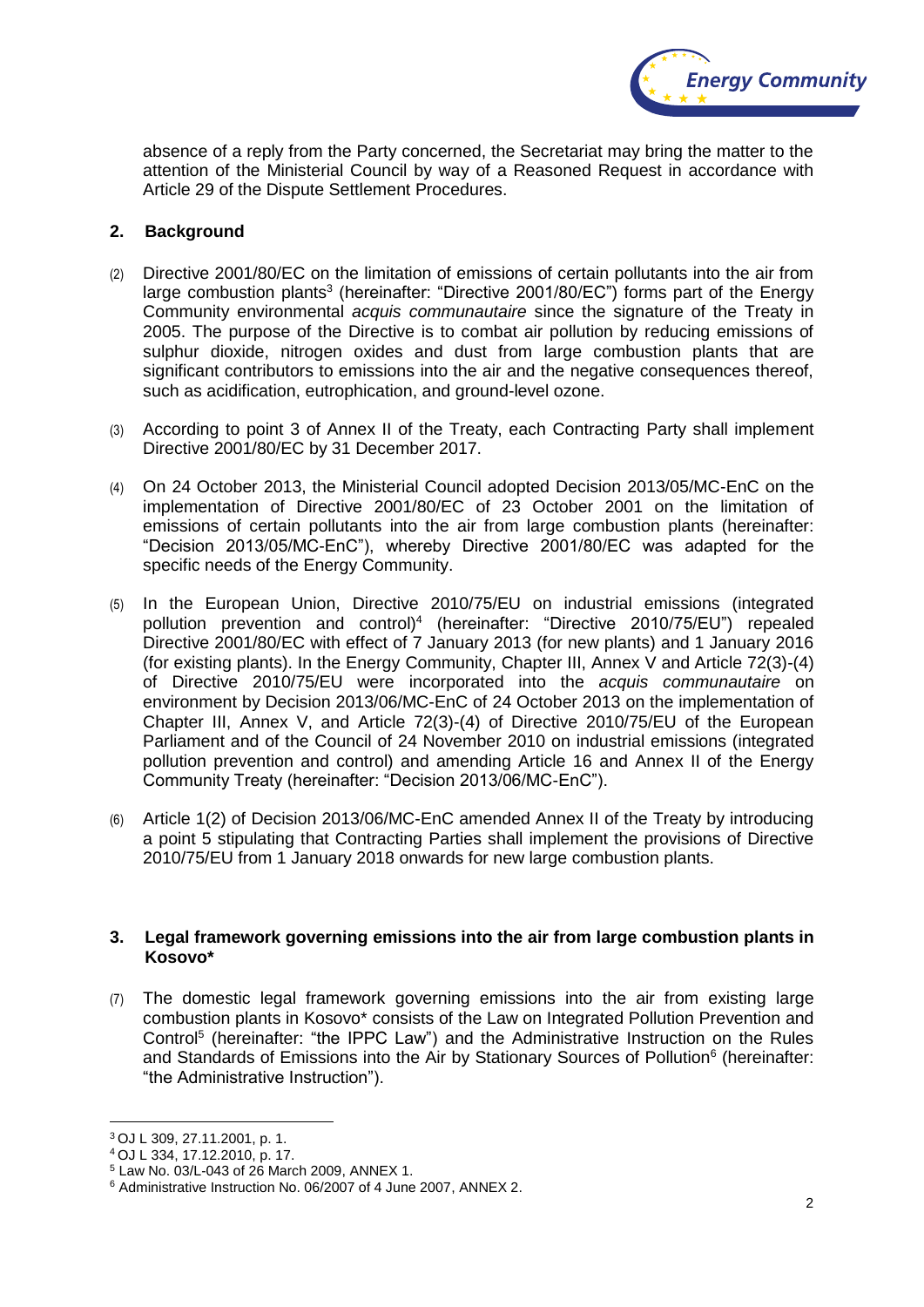

## **II. Relevant Energy Community Law**

- (8) Energy Community Law is defined in Article 1 of the Dispute Settlement Procedures as "*a Treaty obligation or* […] *a Decision or Procedural Act addressed to* [a Party]". A violation of Energy Community Law occurs if "*[a] Party fails to comply with its obligations under the Treaty if any of these measures (actions or omissions) are incompatible with a provision or a principle of Energy Community Law*". 7
- (9) Article 6 of the Treaty reads:

*The Parties shall take all appropriate measures, whether general or particular, to ensure fulfilment of the obligations arising out of this Treaty. The Parties shall facilitate the achievement of the Energy Community's tasks. The Parties shall abstain from any measure which could jeopardise the attainment of the objectives of the Treaty.*

(10) Article 12 of the Treaty reads:

*Each Contracting Party shall implement the* acquis communautaire *on Environment in compliance with the timetable for the implementation of those measures set out in Annex II.*

(11) Article 16 of the Treaty reads:

*The "acquis communautaire on environment", for the purpose of this Treaty, shall mean (…)*

*(iii) Directive 2001/80/EC of the European Parliament and of the Council of 23 October 2001 on the limitation of emissions of certain pollutants into the air from large combustion plants,<sup>8</sup> (…)*

*(v) Chapter III, Annex V, and Article 72(3)-(4) of Directive 2010/75/EU of the European Parliament and of the Council of 24 November 2010 on industrial emissions (integrated pollution prevention and control,<sup>9</sup> (…)*

(12) Article 2(9) of Directive 2001/80/EC reads:

*"new plant" means any combustion plant for which the original construction licence or, in the absence of such a procedure, the original operating licence was granted on or after 1 July 1992; 10*

(13) Article 2(10) of Directive 2001/80/EC reads:

*"existing plant" means any combustion plant for which the original construction licence or, in the absence of such a procedure, the original operating licence was granted before 1 July 1992; 11*

1

<sup>7</sup> Article 3(1) Dispute Settlement Procedures.

<sup>&</sup>lt;sup>8</sup> As amended by Decision 2013/05/MC-EnC and by Decision 2015/07/MC-EnC on amending Decision 2013/05/MC-EnC.

<sup>&</sup>lt;sup>9</sup> As amended by Decision 2013/06/MC-EnC.

<sup>10</sup> As amended by Decision 2013/05/MC-EnC.

<sup>&</sup>lt;sup>11</sup> As amended by Decision 2013/05/MC-EnC.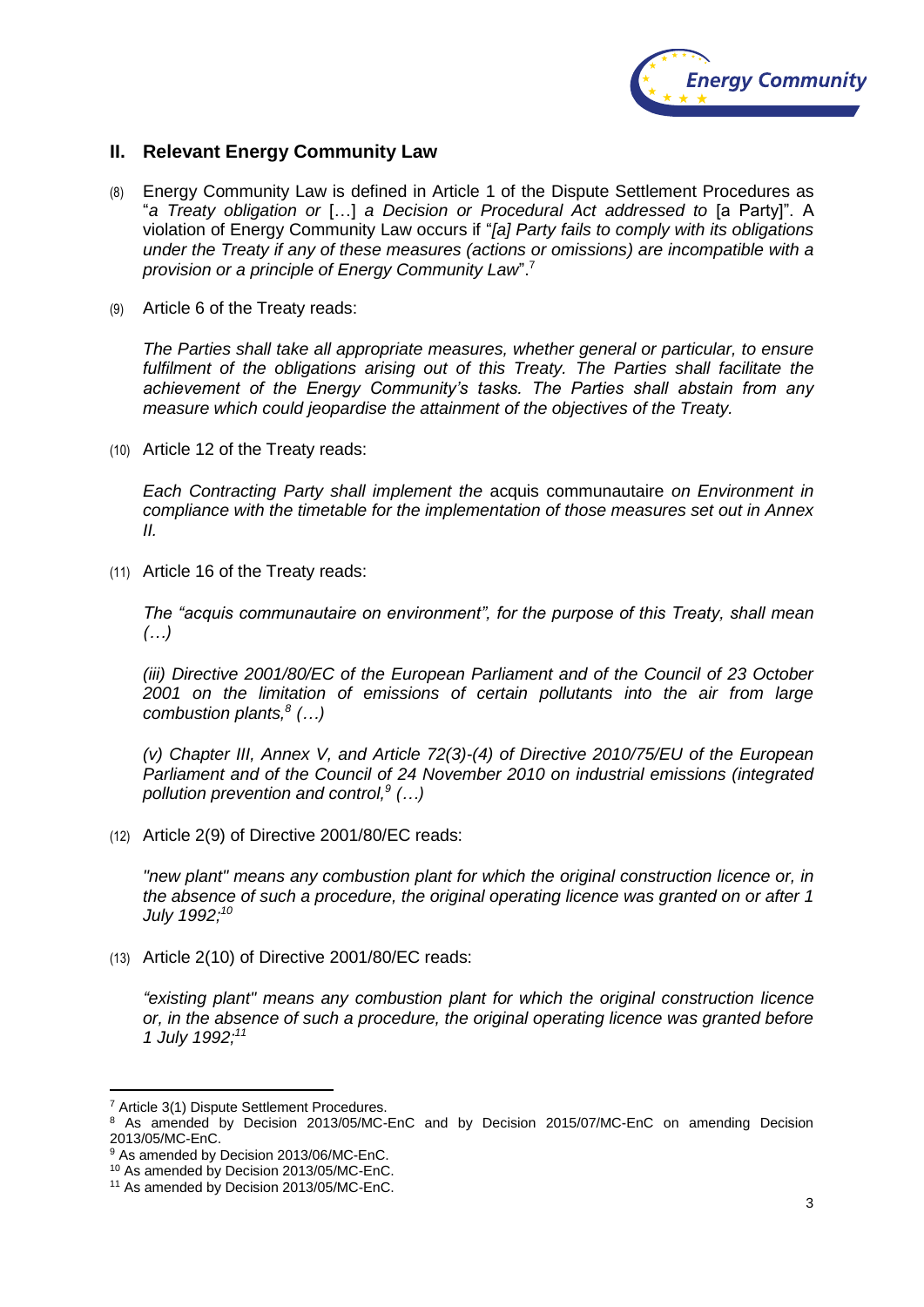

(14) Article 4(1) of Directive 2001/80/EC reads:

*Without prejudice to Article 17, Contracting Parties shall take appropriate measures to ensure that all licences for the construction or, in the absence of such a procedure, for the operation of new plants which in the view of the competent authority are the subject of a full request for a licence before 27 November 2002, provided that the plant is put into operation no later than 27 November 2003 contain conditions relating to compliance*  with the emission limit values laid down in part A of Annexes III to VII in respect of *sulphur dioxide, nitrogen oxides and dust.*

(15) Article 4(3) of Directive 2001/80/EC reads:

*Without prejudice to Directive 96/61/EC and Council Directive 96/62/EC of 27 September 1996 on ambient air quality assessment and management, Contracting Parties shall, by 1 January 2018 at the latest, achieve significant emission reductions by:*

*(a) taking appropriate measures to ensure that all licences for the operation of existing plants contain conditions relating to compliance with the emission limit values established for new plants referred to in paragraph 1; or*

*(b) ensuring that existing plants are subject to the national emission reduction plan referred to in paragraph 6;*

*and, where appropriate, applying Articles 5, 7 and 8.<sup>12</sup>*

(16) Part A of Annex III of Directive 2001/80/EC reads:

*Emission limit values for SO<sup>2</sup> – solid fuel*

*SO<sup>2</sup> emission limit values expressed in mg/Nm<sup>3</sup> (O<sup>2</sup> content 6 %) to be applied by new and existing plants pursuant to Article 4(1) and 4(3) respectively:*

1

<sup>12</sup> As amended by Decision 2013/05/MC-EnC.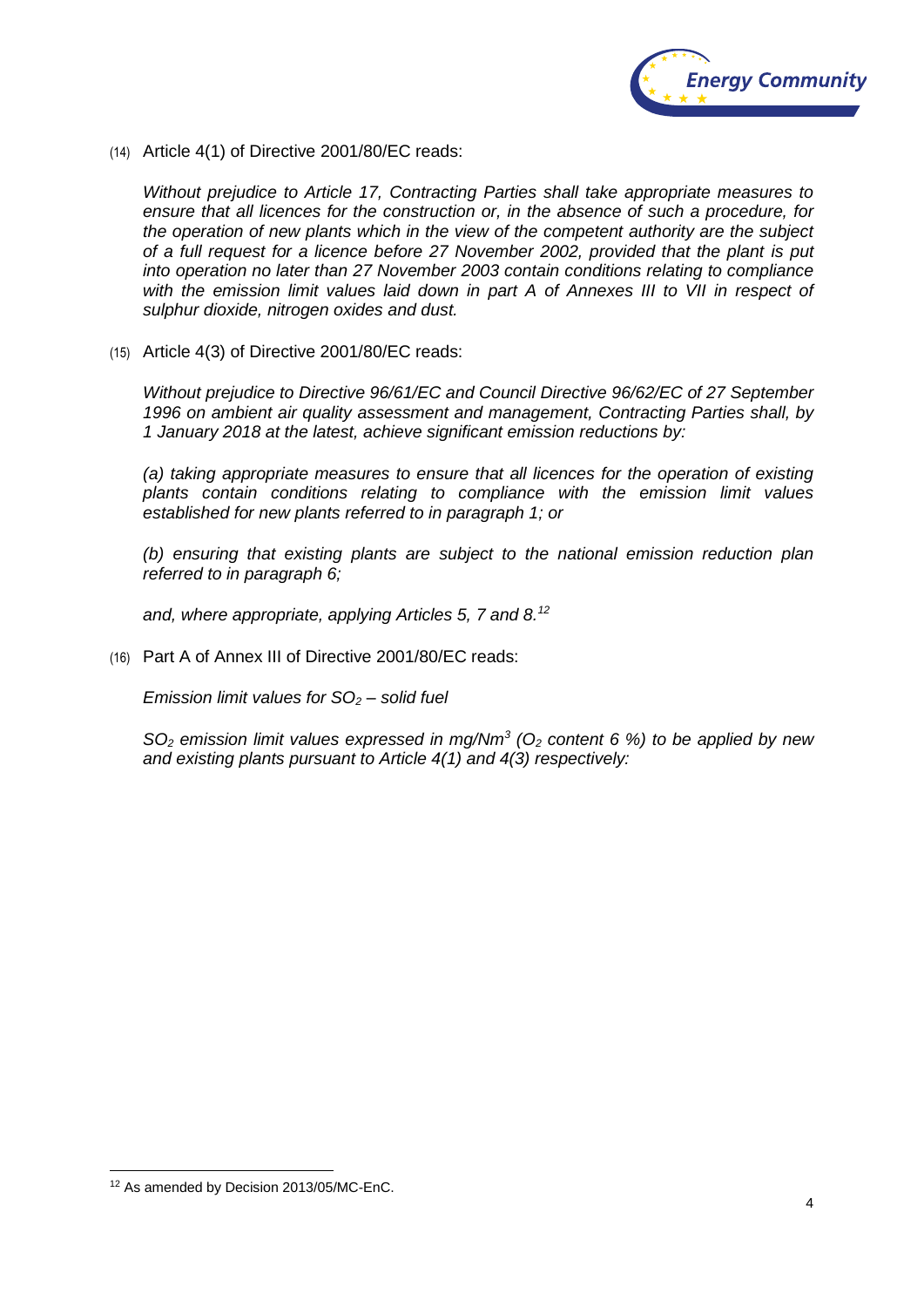



*NB: Where the emission limit values above cannot be met due to the characteristics of the fuel, a rate of desulphurisation of at least 60 % shall be achieved in the case of plants with a rated thermal input of less than or equal to 100 MWth,<sup>13</sup> 75 % for plants greater than 100 MWth and less than or equal to 300 MWth and 90 % for plants greater than 300 MWth. For plants greater than 500 MWth, a desulphurisation rate of at least 94 % shall apply or of at least 92 % where a contract for the fitting of flue gas desulphurisation or lime injection equipment has been entered into, and work on its installation has commenced, before 1 January 2001.*

(17) Part A of Annex IV of Directive 2001/80/EC reads:

*Emission limit values for SO<sup>2</sup> – liquid fuels*

1

*SO<sup>2</sup> emission limit values expressed in mg/Nm<sup>3</sup> (O<sup>2</sup> content 6 %) to be applied by new and existing plants pursuant to Article 4(1) and 4(3) respectively:*

<sup>&</sup>lt;sup>13</sup> MWth refers to the rated thermal input, i. e. overall thermal power of a combustion plant. The electric power of a combustion plants equals to its overall thermal power multiplied by its efficiency.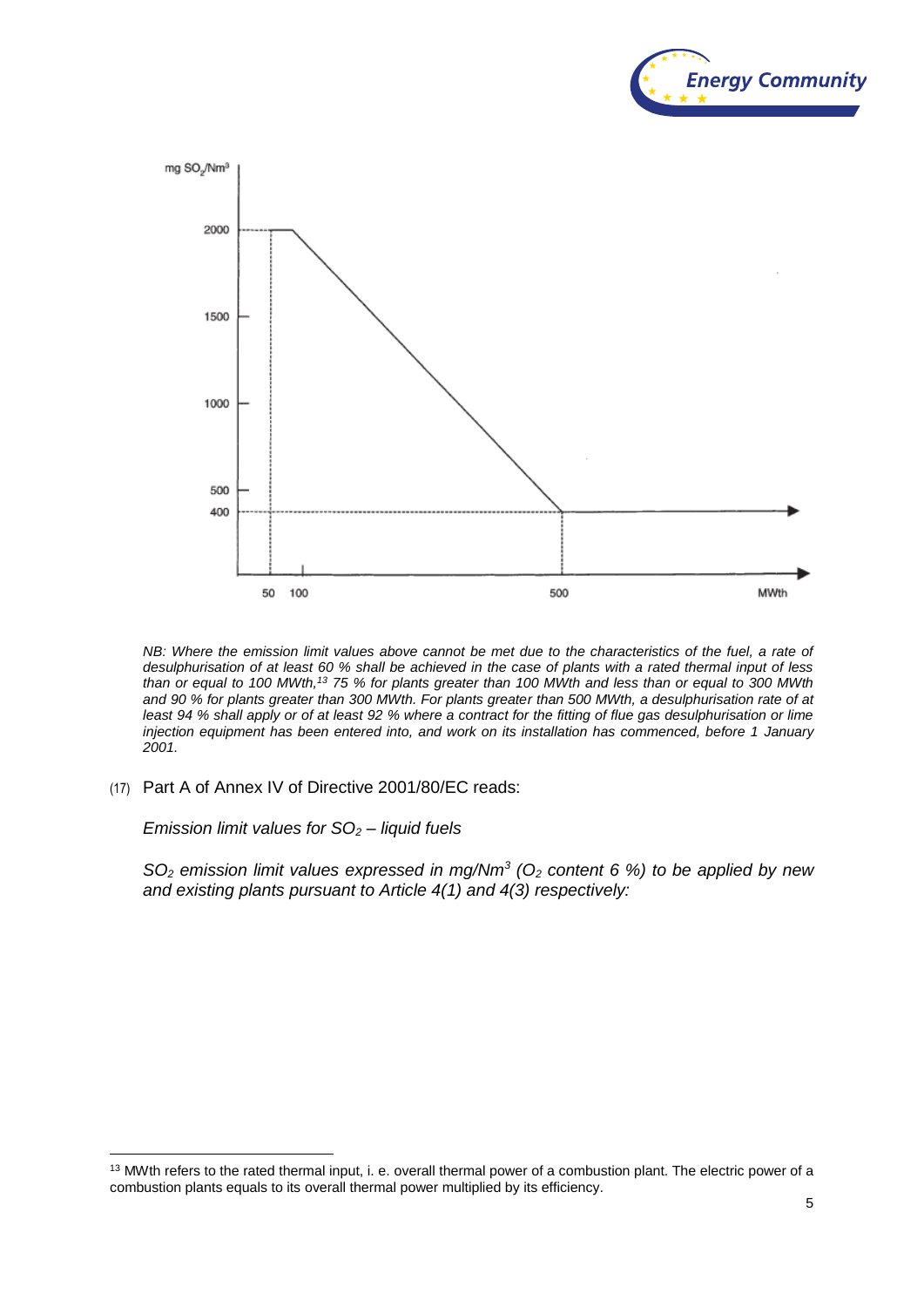



(18) Part A of Annex V of Directive 2001/80/EC reads:

*SO<sup>2</sup> emission limit values expressed in mg/Nm<sup>3</sup> (O<sup>2</sup> content 6 %) to be applied by new and existing plants pursuant to Article 4(1) and 4(3) respectively:*

| Type of fuel                                                          | Limit values $(mg/Nm3)$ |
|-----------------------------------------------------------------------|-------------------------|
| Gaseous fuels in general                                              | 35                      |
| Liquefied gas                                                         |                         |
| Low calorific gases from gasification of refinery residues, coke oven | 800                     |
| gas, blast-furnace gas                                                |                         |

(19) Part A of Annex VI of Directive 2001/80/EC reads:

*NO<sup>x</sup> emission limit values expressed in mg/Nm<sup>3</sup> (O<sup>2</sup> content 6 % for solid fuels, 3 % for liquid and gaseous fuels) to be applied by new and existing plants pursuant to Article 4(1) and 4(3), respectively:*

| Type of fuel:                   | Limit values (1)<br>(mg/Nm <sup>3</sup> ) |
|---------------------------------|-------------------------------------------|
| Solid $(2)$ , $(3)$ :           |                                           |
| 50 to 500 MWth:<br>$>500$ MWth: | 600<br>500                                |
| From 1 January 2016             |                                           |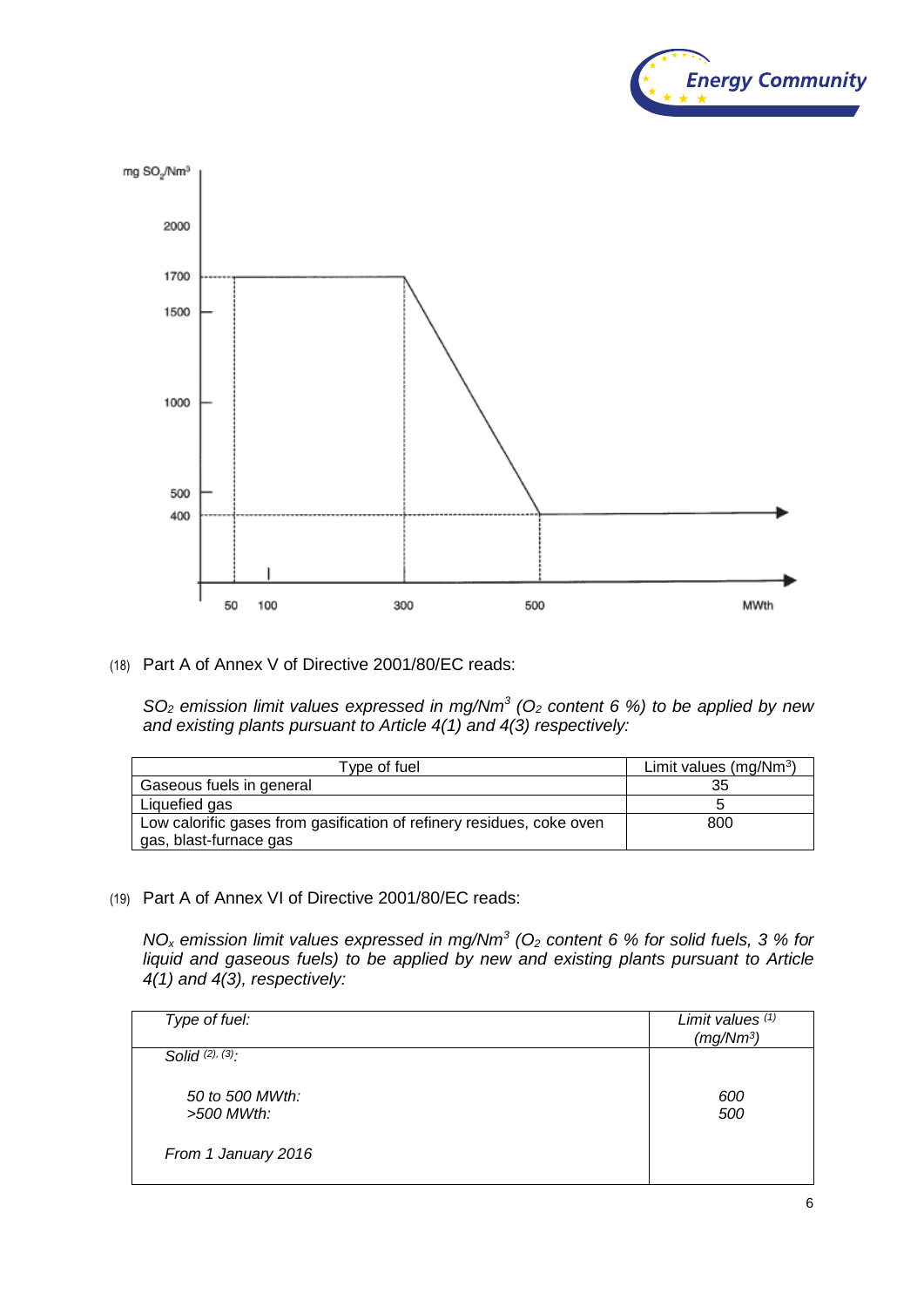

| 50 to 500 MWth:                                                                                                                                                                | 600 |  |
|--------------------------------------------------------------------------------------------------------------------------------------------------------------------------------|-----|--|
| >500 MWth:                                                                                                                                                                     | 200 |  |
| Liquid:                                                                                                                                                                        |     |  |
|                                                                                                                                                                                |     |  |
| 50 to 500 MWth:                                                                                                                                                                | 450 |  |
| >500 MWth:                                                                                                                                                                     | 400 |  |
| Gaseous:                                                                                                                                                                       |     |  |
|                                                                                                                                                                                |     |  |
| 50 to 500 MWth:                                                                                                                                                                | 300 |  |
| >500 MWth:                                                                                                                                                                     | 200 |  |
| $(1) Except in the case of the 'Outermost Regions' where the following values shall apply:$                                                                                    |     |  |
| Solid in general: 650                                                                                                                                                          |     |  |
| Solid with $<$ 10 % vol comps: 1 300                                                                                                                                           |     |  |
| Liquid: 450<br>Gaseous: 350                                                                                                                                                    |     |  |
| $^{(2)}$ Until 31 December 2015 plants of a rated thermal input greater than 500 MW, which from 2008 onwards                                                                   |     |  |
| do not operate more than 2 000 hours a year (rolling average over a period of five years), shall:                                                                              |     |  |
| - in the case of plant licensed in accordance with Article $4(3)(a)$ , be subject to a limit value for nitrogen                                                                |     |  |
| oxide emissions (measured as $NO2$ ) of 600 mg/Nm <sup>3</sup> ;                                                                                                               |     |  |
| $-$ In the case of plant subject to a national plan under Article 4(6), have their contribution to the national                                                                |     |  |
| plan assessed on the basis of a limit value of 600 mg/Nm <sup>3</sup> .<br>From 1 January 2016 such plants, which do not operate more than 1 500 hours a year (rolling average |     |  |
| over a period of five years), shall be subject to a limit value for nitrogen oxide emissions (measured as                                                                      |     |  |
| $NO2$ ) of 450 mg/Nm <sup>3</sup> .                                                                                                                                            |     |  |
| (3) Until 1 January 2018 in the case of plants that in the 12 month period ending on 1 January 2001                                                                            |     |  |
| operated on, and continue to operate on, solid fuels whose volatile content is less than 10 %, 1 200                                                                           |     |  |
| mg/Nm3 shall apply.                                                                                                                                                            |     |  |

### (20) Part A of Annex VII of Directive 2001/80/EC reads:

*Dust emission limit values expressed in mg/Nm<sup>3</sup> (O<sup>2</sup> content 6 % for solid fuels, 3 % for liquid and gaseous fuels) to be applied by new and existing plants pursuant to Article 4(1) and 4(3), respectively:*

| Type of fuel              | Rated thermal input (MW)                                                                                                               | <b>Emission limit values</b>    |
|---------------------------|----------------------------------------------------------------------------------------------------------------------------------------|---------------------------------|
|                           |                                                                                                                                        |                                 |
|                           |                                                                                                                                        | (mg/Nm <sup>3</sup> )           |
| Solid                     | $\geq 500$                                                                                                                             | 50(2)                           |
|                           | < 500                                                                                                                                  | 100                             |
| Liquid $(1)$              | All plants                                                                                                                             | 50                              |
| Gaseous                   | All plants                                                                                                                             | 5 as a rule                     |
|                           |                                                                                                                                        | 10 for blast furnace gas 50 for |
|                           |                                                                                                                                        | gases produced by the steel     |
|                           |                                                                                                                                        | industry which can be used      |
|                           |                                                                                                                                        | elsewhere                       |
|                           | $^{(1)}$ A limit value of 100 mg/Nm <sup>3</sup> may be applied to plants with a rated thermal input of less than 500 MWth             |                                 |
| fuel<br>burning<br>liauid | with<br>an ash content<br>of                                                                                                           | more<br>than<br>0.06<br>%.      |
|                           | <sup>(2)</sup> A limit value of 100 mg/Nm <sup>3</sup> may be applied to plants licensed pursuant to Article 4(3) with a rated thermal |                                 |
|                           | input greater than or equal to 500 MWth burning solid fuel with a heat content of less than 5 800 kJ/kg (net                           |                                 |
|                           | calorific value), a moisture content greater than 45 % by weight, a combined moisture and ash content                                  |                                 |
|                           | greater than 60 % by weight and a calcium oxide content greater than 10 %.                                                             |                                 |

#### (21) Article 30(3) of Directive 2010/75/EU reads:

*All permits for installations containing combustion plants not covered by paragraph 2 shall include conditions ensuring that emissions into the air from these plants do not exceed the emission limit values set out in Part 2 of Annex V.*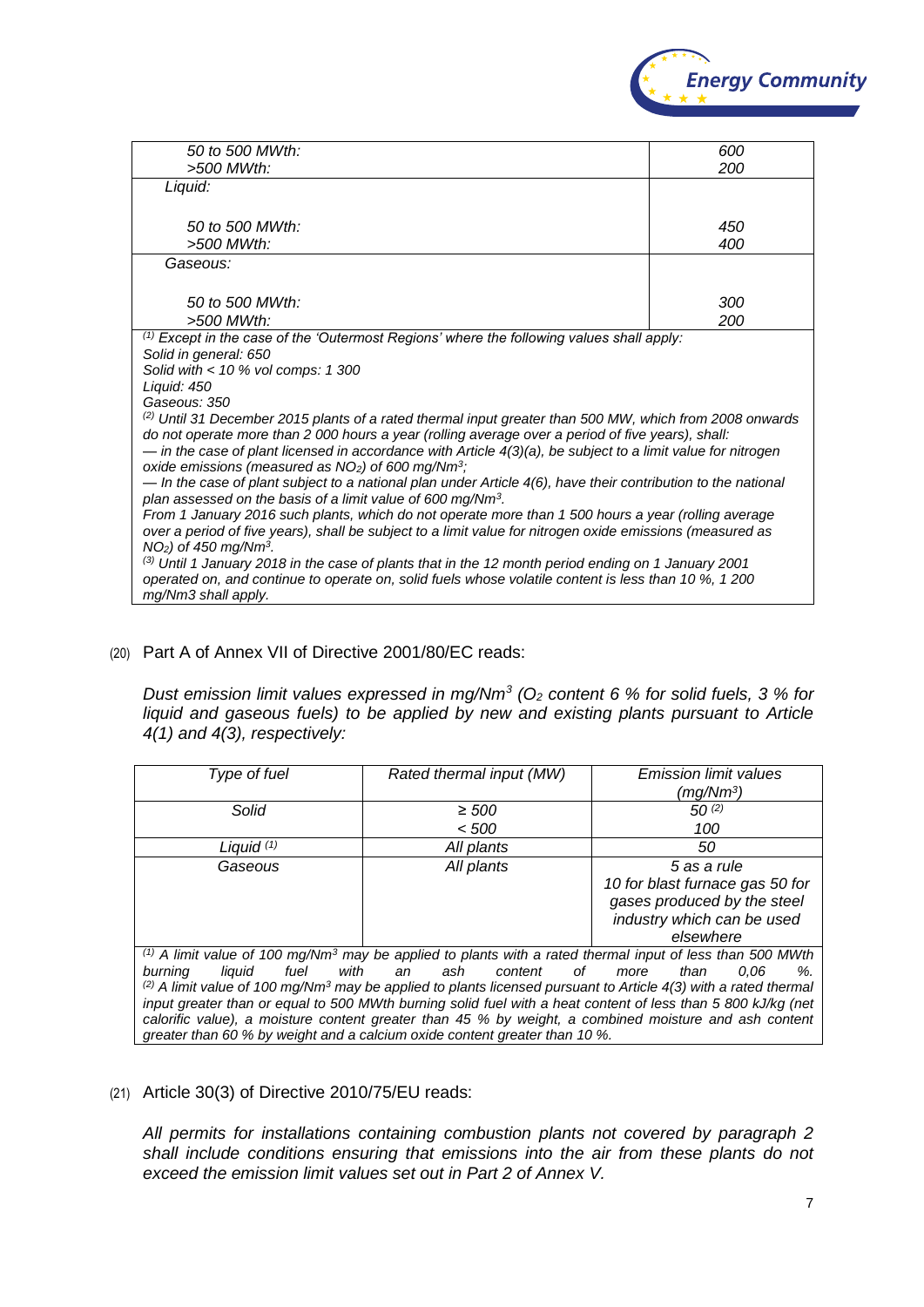

(22) Part 2 of Annex V of Directive 2010/75/EU reads:

*Emission limit values for combustion plants referred to in Article 30(3)*

*1. All emission limit values shall be calculated at a temperature of 273,15 K, a pressure of 101,3 kPa and after correction for the water vapour content of the waste gases and at a standardised O<sup>2</sup> content of 6 % for solid fuels, 3 % for combustion plants other than gas turbines and gas engines using liquid and gaseous fuels and 15 % for gas turbines and gas engines.*

*In case of combined cycle gas turbines with supplementary firing, the standardised O<sup>2</sup> content may be defined by the competent authority, taking into account the specific characteristics of the installation concerned.*

*2. Emission limit values (mg/Nm<sup>3</sup> ) for SO<sup>2</sup> for combustion plants using solid or liquid fuels with the exception of gas turbines and gas engines*

| Total rated<br>thermal input<br>(MW) | Coal and lignite and other solid<br>fuels | Biomass | Peat                     | Liquid<br>fuels |
|--------------------------------------|-------------------------------------------|---------|--------------------------|-----------------|
| 50-100                               | 400                                       | 200     | 300                      | 350             |
| 100-300                              | 200                                       | 200     | 300                      | 200             |
|                                      |                                           |         | 250 in case of fluidised |                 |
|                                      |                                           |         | bed combustion           |                 |
| >300                                 | 150                                       | 150     | 150                      | 150             |
|                                      | 200 in case of circulating or             |         | 200 in case of fluidised |                 |
|                                      | pressurised fluidised bed                 |         | bed combustion           |                 |
|                                      | combustion                                |         |                          |                 |

*3. Emission limit values (mg/Nm<sup>3</sup> ) for SO<sup>2</sup> for combustion plants using gaseous fuels with the exception of gas turbines and gas engines*

| In general                             | 35  |
|----------------------------------------|-----|
| Liquefied gas                          |     |
| Low calorific gases from coke oven     | 400 |
| Low calorific gases from blast furnace | 200 |

*4. Emission limit values (mg/Nm<sup>3</sup> ) for NO<sup>x</sup> for combustion plants using solid or liquid fuels with the exception of gas turbines and gas engines*

| Total rated thermal | Coal and lignite and other solid fuels | Biomass and peat | Liquid fuels |
|---------------------|----------------------------------------|------------------|--------------|
| input (MW)          |                                        |                  |              |
| 50-100              | 300                                    | 250              | 300          |
|                     | 400 in case of pulverised lignite      |                  |              |
|                     | combustion                             |                  |              |
| 100-300             | 200                                    | 200              | 150          |
| >300                | 150                                    | 150              | 100          |
|                     | 200 in case of pulverised lignite      |                  |              |
|                     | combustion                             |                  |              |

*5. Gas turbines (including CCGT) using light and middle distillates as liquid fuels shall be subject to an emission limit value for NO<sup>x</sup> of 50 mg/Nm<sup>3</sup> and for CO of mg/Nm<sup>3</sup> .*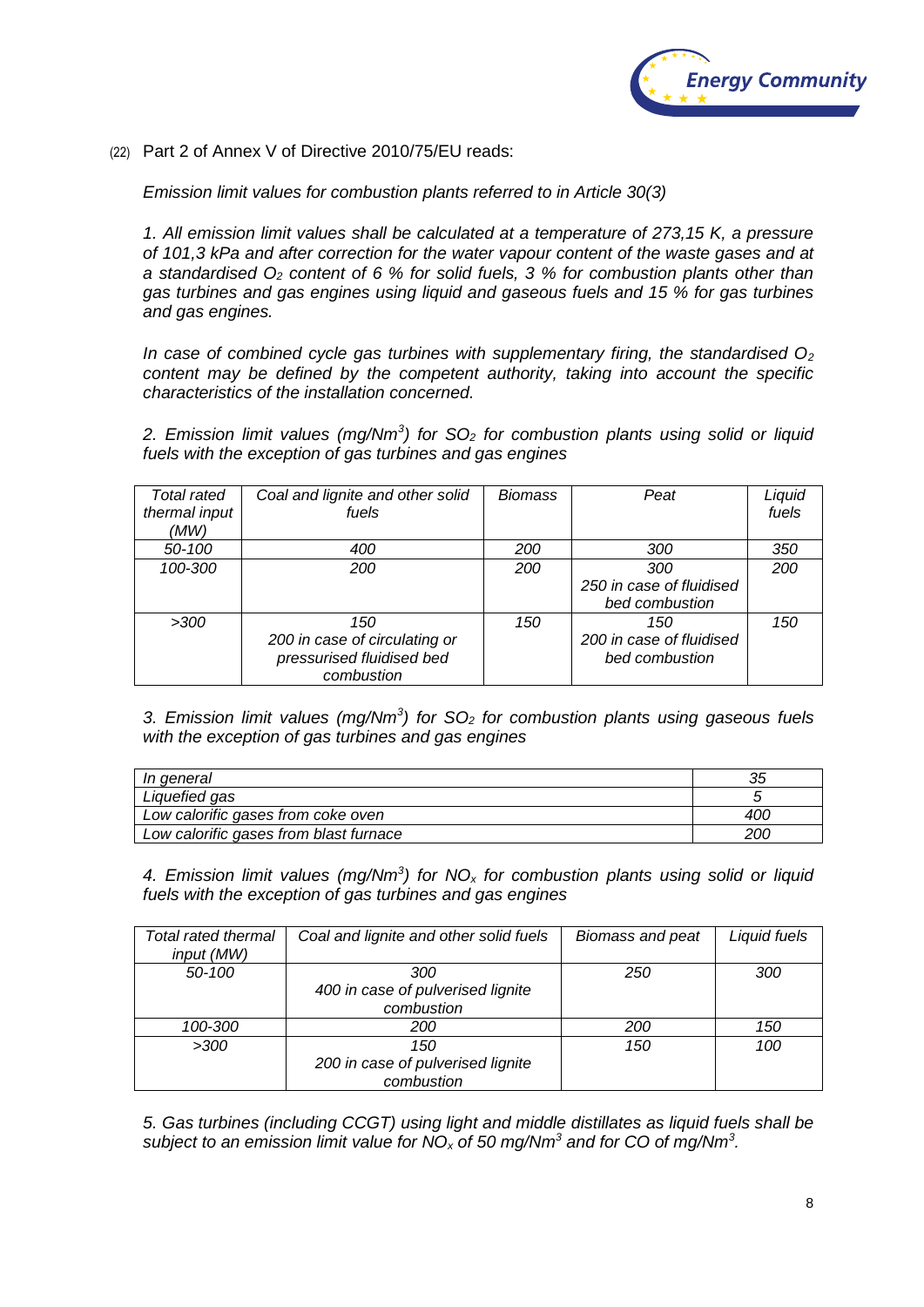

*Gas turbines for emergency use that operate less than 500 operating hours per year are not covered by the emission limit values set out in this point. The operator of such plants shall record the used operating hours.*

*6. Emission limit values (mg/Nm<sup>3</sup> ) for NO<sup>x</sup> and CO for gas fired combustion plants*

|                                                              | NO.   |     |
|--------------------------------------------------------------|-------|-----|
| Combustion plants other than<br>gas turbines and gas engines | 100   | 100 |
| Gas turbines (including CCGT)                                | 50(1) | 100 |
| Gas engines                                                  | 75    | 100 |
| Note                                                         |       |     |

*Note*

*(1) For single cycle gas turbines having an efficiency greater than 35 % – determined at ISO base load conditions – the emission limit value for NO x shall be 50xη/35 where η is the gas turbine efficiency at ISO base load conditions expressed as a percentage.*

*For gas turbines (including CCGT), the NO<sup>x</sup> and CO emission limit values set out in this point apply only above 70 % load.*

Gas turbines and gas engines for emergency use that operate less than 500 operating *hours per year are not covered by the emission limit values set out in this point. The operator of such plants shall record the used operating hours.*

*7. Emission limit values (mg/Nm<sup>3</sup> ) for dust for combustion plants using solid or liquid fuels with the exception of gas turbines and gas engines* 

| Total rated thermal input (MW) |                           |
|--------------------------------|---------------------------|
| 50-300                         |                           |
| ·300                           | 1020 for biomass and peat |

*8. Emission limit values (mg/Nm<sup>3</sup> ) for dust for combustion plants using gaseous fuels with the exception of gas turbines and gas engines In general*

| In general                                                       |    |
|------------------------------------------------------------------|----|
| Blast furnace gas                                                |    |
| Gases produced by the steel industry which can be used elsewhere | 30 |

### **III. Preliminary procedure**

- (23) According to Article 12(2) of the Dispute Settlement Procedures, the Secretariat may initiate the preliminary procedure by way of an Opening Letter in case of a breach of Energy Community law. The present case was initiated on 2 July 2018.
- $(24)$  In the Opening Letter,<sup>14</sup> the Secretariat preliminarily concluded that Kosovo\* failed to comply with Articles 12 and 16 of the Treaty read in conjunction with Articles 4(1) and 4(3) as well as Parts A of Annexes III, IV, V, VI and VII of Directive 2001/80/EC and Article 30(3) as well as Part 2 of Annex V of Directive 2010/75/EU by not transposing into national law and by not implementing those provisions. The Secretariat requested the Government of Kosovo\* to submit its observations on the points of fact and of law raised in the Opening Letter by 21 September 2018.

<sup>1</sup> <sup>14</sup> ANNEX 3.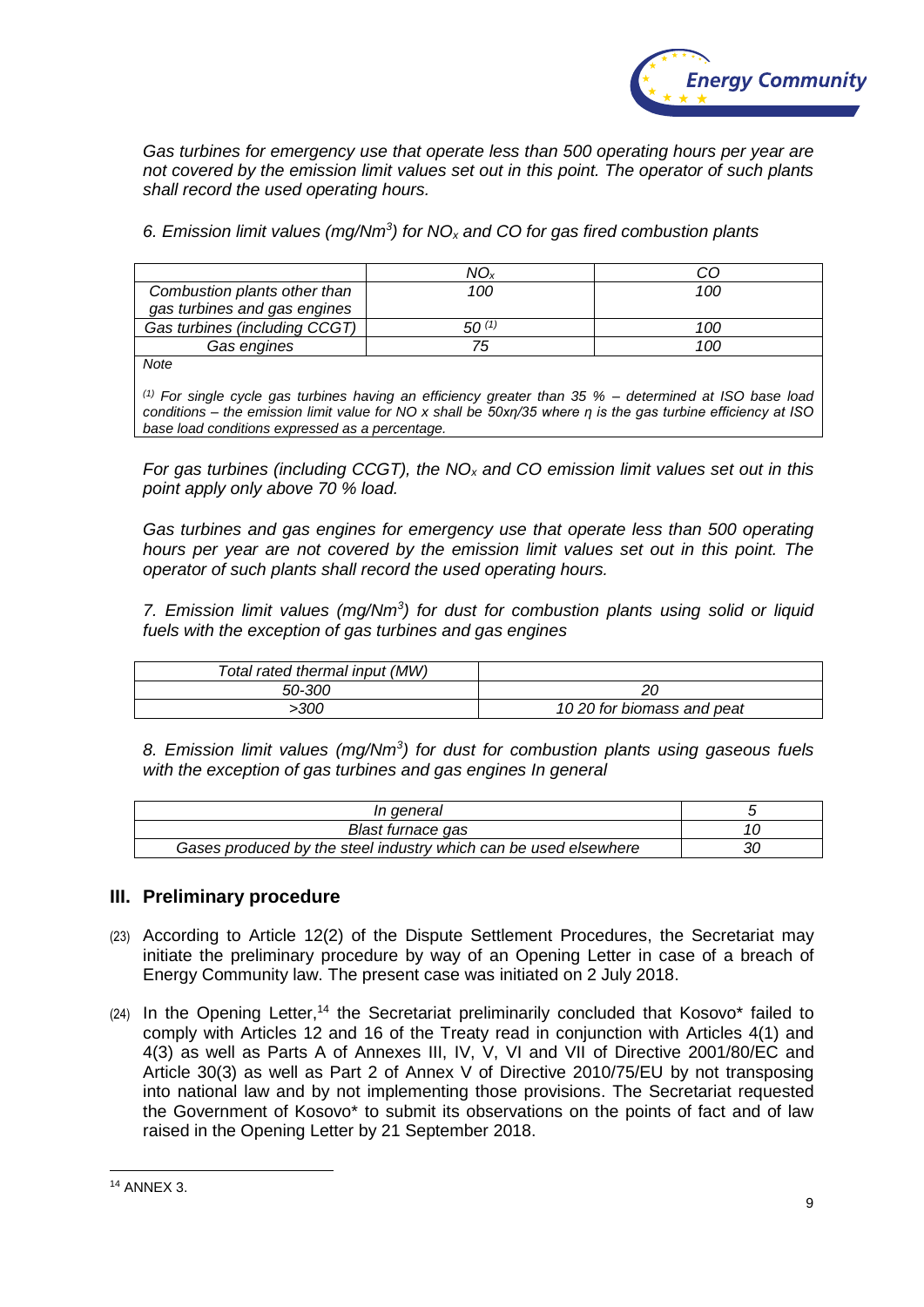

- (25) Following the issuance of the Opening Letter, the Secretariat recalled in its Annual Implementation Report<sup>15</sup> and at the 17<sup>th</sup> meeting of the Environmental Task Force of 21 November 2018<sup>16</sup> that the current legal framework in Kosovo\* does not comply with the above requirements of Directive 2001/80/EC and Directive 2010/75/EU and called upon the Kosovo\* authorities to rectify the situation without further delay.
- (26) The Kosovo\* authorities did not provide a reply to the Opening Letter. Consequently, the Secretariat issued a Reasoned Opinion on 19 February 2019, concluding that Kosovo\* failed to comply with Articles 12 and 16 of the Treaty read in conjunction with Articles 4(1) and 4(3) as well as Parts A of Annexes III, IV, V, VI and VII of Directive 2001/80/EC and Article 30(3) as well as Part 2 of Annex V of Directive 2010/75/EU by not transposing into national law and by not implementing those provisions. The Secretariat requested the Government of Kosovo\* to submit its reply to the Reasoned Opinion by 19 April 2019.<sup>17</sup>
- (27) The Kosovo\* authorities did not provide a reply to the Reasoned Opinion either. In the absence of developments that would dispel the concerns raised both in the Opening Letter and the Reasoned Opinion, the Secretariat decided to submit the present Reasoned Request to the Ministerial Council.

# **IV. Legal Assessment**

- (28) The present Reasoned Request addresses the failure of Kosovo\* to comply with its obligations related to the transposition and implementation of the provisions of Directive 2001/80/EC (for existing plants) and Directive 2010/75/EU (for new plants) into national law and the implementation thereof.<sup>18</sup> On account of this non-compliance, the emission limit values in the respective permits for Kosovo\*'s five existing large combustion plants (three in the "Kosovo A" and two in the "Kosovo B" plant complex) are also exceeding those set by Directive 2001/80/EC.
- (29) Furthermore, Kosovo\* plans to construct a new thermal power plant ("Kosova e Re"), with a net electric power of 450 MW. In accordance with the applicable Energy Community legislation, this plant would fall under the category of "new plant" under Directive 2010/75/EU and its emission limit values have to be set in accordance with the emission limit values of Part 2 of Annex V of the same Directive. In the absence of national legislation transposing the requirements of Directive 2010/75/EU for new plants into national law, however, the emission limit values of the planned new thermal power plant cannot be set in a manner compliant with Energy Community law.
- (30) The Secretariat respectfully submits that the legal framework in Kosovo\* is not in compliance with the Energy Community *acquis communautaire* on environment on various accounts:

### **1. Incorrect transposition and implementation of Directive 2001/80/EC**

(31) In relation to Directive 2001/80/EC, the currently applicable legal framework in Kosovo\*, namely the IPPC Law and the Administrative Instruction, fails to ensure compliance with several provisions of Directive 2001/80/EC by establishing incorrect emission limit values

<sup>16</sup> [https://www.energy-community.org/events/2018/11/ENVTF.html.](https://www.energy-community.org/events/2018/11/ENVTF.html)

1

<sup>15</sup> Annual Implementation Report of the Energy Community Secretariat, 1 September 2018, p. 93.

<sup>&</sup>lt;sup>17</sup> ANNEX 4.

<sup>&</sup>lt;sup>18</sup> "New" and "existing" plants as defined in Policy Guidelines PG/02/2014 of the Energy Community Secretariat: <https://energy-community.org/legal/policy-guidelines.html>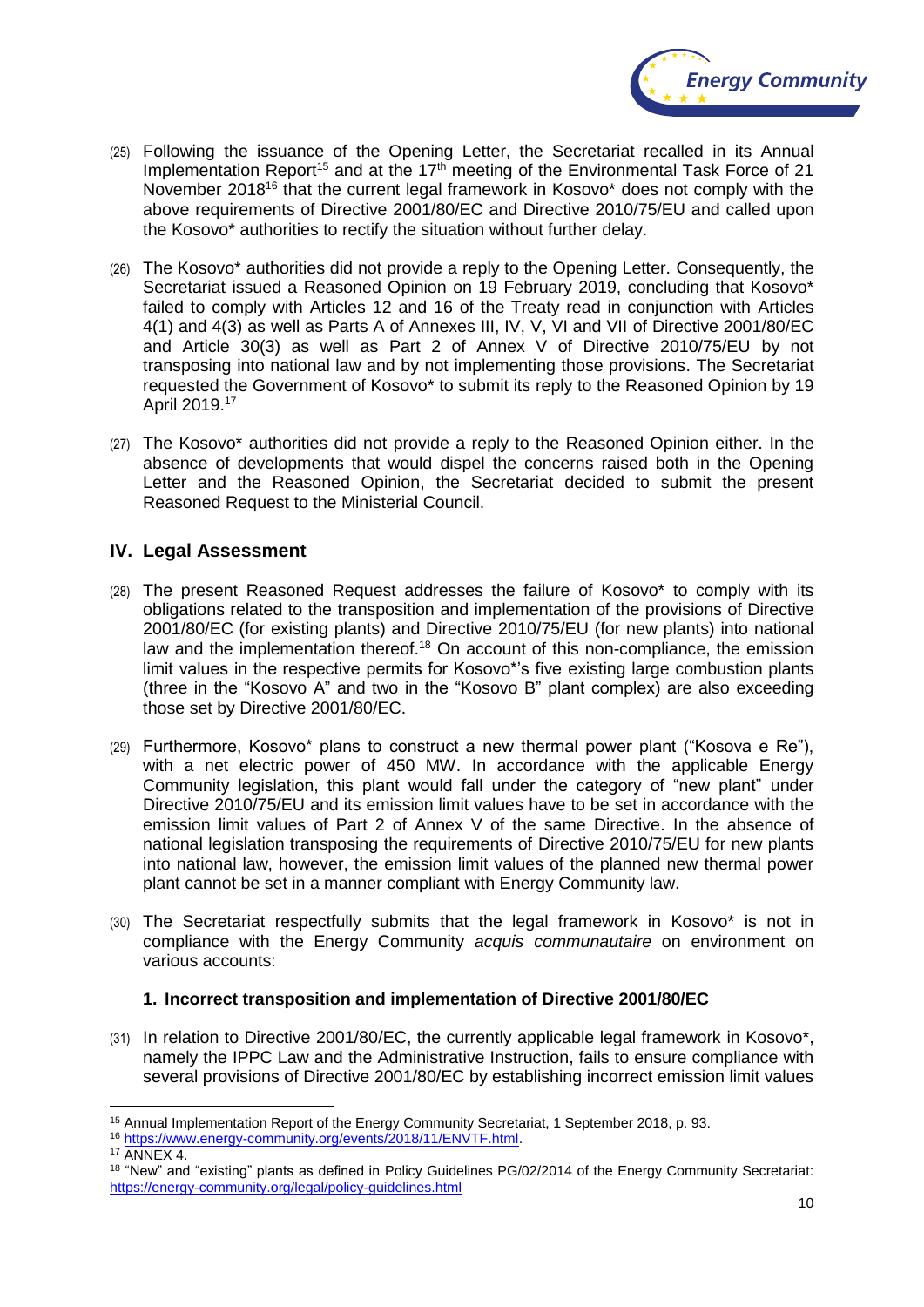

or other parameters for certain pollutants in one or more plant categories falling under the Directive's scope.

(32) Articles 4(1) and 4(3) of Directive 2001/80/EC require that existing large combustion plants<sup>19</sup> comply with the emission limit values set out in respect of sulphur dioxide (Annexes III, IV and V), nitrogen oxides (Annex VI) and dust (Annex VII), as presented above. The currently applicable legal framework in Kosovo\* fails to ensure compliance with the provisions of Directive 2001/80/EC on several instances.

*a. Incorrect emission limit values of sulphur dioxide for existing plants firing solid fuels*

- (33) Part A of Annex III of Directive 2001/80/EC requires an emission limit value of 400 mg/Nm<sup>3</sup> for solid fuel-fired large combustion plants with a rated thermal input of greater than 500 MWth.
- (34) In Kosovo\*, Article 90(1) of the Administrative Instruction sets emission limit values for plants firing solid fuels and it stipulates a limit value of 650 mg/Nm<sup>3</sup> for plants with a rated thermal input of greater than 500 MWth, which falls short of compliance with the requirements of Directive 2001/80/EC.
- (35) Furthermore, the limit values set by Article 90 of the Administrative Instruction are selfcontradictory, as for plants between 100 and 500 MWth, it sets limit values in accordance with the provisions of Part A of Annex III of Directive 2001/80/EC (linear decrease from 2000 mg/Nm<sup>3</sup> to 400 mg/Nm<sup>3</sup>), which cannot be complied with in practice if the limit value for plants with a rated thermal input of greater than 500 MWth is set at 650 mg/Nm<sup>3</sup>.<sup>20</sup>

### *b. Incorrect desulphurisation rates for existing plants firing solid fuels*

- (36) Annex III of Directive 2001/80/EC provides a flexibility instrument for large combustion plants firing coal with a high sulphur content. Where the emission limit values for sulphur dioxide stipulated in the graph of Annex III of Directive 2001/80/EC cannot be met due to the characteristics of the fuel, the NB. part of the same Annex provides the possibility to apply desulphurisation rates in the transposing national legislation, in accordance with the following percentages: 60 % for plants with a rated thermal input of less than or equal to 100 MWth, 75 % for plants between 100 MWth and 300 MWth, 90 % for plants between 300 MWth and 500 MWth and 94 % for plants above 500 MWth.
- (37) Article 92(1) of the Administrative Instruction, however, stipulates a desulphurisation rate of 40% for plants between 100 and 500 MWth and a desulphurisation rate of 90% for plants greater than 500 MWth, which falls short of compliance with the requirements of Directive 2001/80/EC for all plant categories. This means that in Kosovo\*, plants applying significantly lower desulphurisation rates than the ones requested by Directive 2001/80/EC would be still compliant with the national transposing legislation, which constitutes a clear breach of Energy Community law.
	- *c. Incorrect emission limit values of nitrogen oxides for existing plants firing solid fuels*

<sup>1</sup> <sup>19</sup> "Existing plant" as defined by Article 2(9) of Directive 2001/80/EC as amended by Decision 2013/05/MC-EnC.

<sup>&</sup>lt;sup>20</sup> Based on Article 90(1) of the Administrative Instruction, the applicable emission limit value for sulphur dioxide for a plant firing solid fuels and with a rated thermal input of 500 MWth would be 400 mg/Nm<sup>3</sup>, while the applicable limit value for a plant with a rated thermal input of 501 MWth would be 650 mg/Nm<sup>3</sup>, which goes against the principle of linear decrease.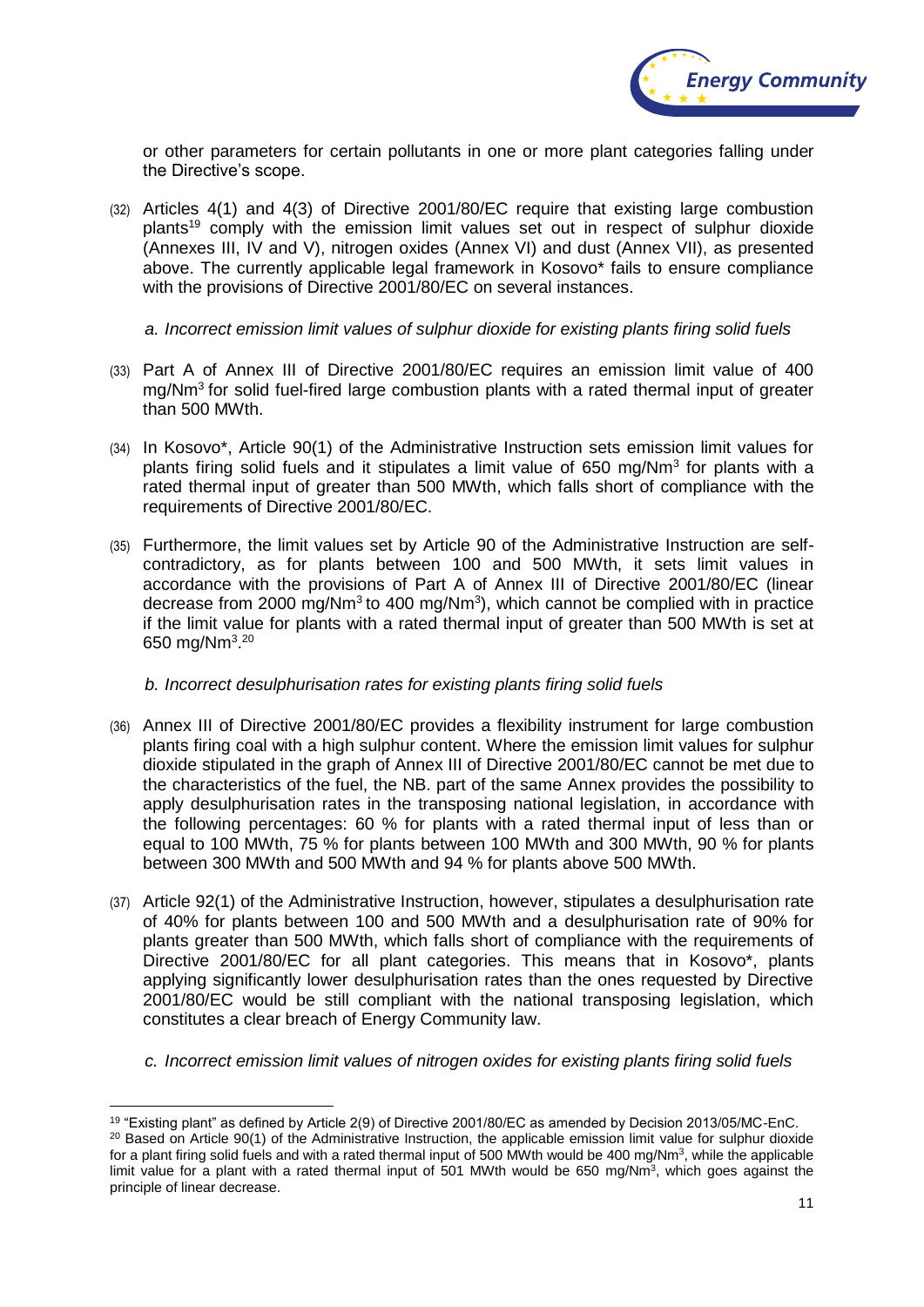

- (38) Part A of Annex VI of Directive 2001/80/EC sets emission limit values for nitrogen oxides of 600 and 200 mg/Nm<sup>3</sup> for solid fuel-fired large combustion plants with a rated thermal input of between 50 and 500 MWth and greater than 500 MWth, respectively.
- (39) In Kosovo\*, Article 90(1) of the Administrative Instruction sets emission limit values of 800 mg/Nm<sup>3</sup> and 300 mg/Nm<sup>3</sup> for the same plants, respectively, which falls short of compliance with the requirements of Directive 2001/80/EC.
	- *d. Lack of emission limit values sulphur dioxide for existing plants firing biomass for plants above 100 MWth as well as for nitrogen oxides and dust for all biomass plants*
- (40) For plants between 50 and 100 MWth that use biomass as a fuel, Article 90(3) of the Administrative Instruction sets an emission limit value for sulphur dioxide of 2000 mg/Nm<sup>3</sup>, which is in accordance with the provisions of Part A of Annex III of Directive 2001/80/EC. At the same time, no sulphur dioxide emission limit values are stipulated neither for plants above 100 MWth and no emission limit values for nitrogen oxides and dust exist, which falls short of compliance with the requirements of Directive 2001/80/EC.

*e. Incorrect emission limit values of sulphur dioxide for existing plants firing liquid fuels*

- (41) Part A of Annex IV of Directive 2001/80/EC requires an emission limit value for sulphur dioxide of 1700 mg/Nm<sup>3</sup> for plants between 50 and 300 MWth, a linear decrease from 1700 to 400 mg/Nm<sup>3</sup> for plants between 300 and 500 MWth and 400 mg/Nm<sup>3</sup> for plants above 500 MWth.
- (42) In Kosovo\*, Article 91(1) of the Administrative Instruction sets the following sulphur dioxide emission limit values for existing plants firing liquid fuels: 3200 mg/Nm<sup>3</sup> for plants between 50 and 300 MWth, 400 mg/Nm<sup>3</sup> for plants between 300 and 500 MWth and 400 mg/Nm<sup>3</sup> for plants above 500 MWth.
- (43) While the emission limit values set by Article 91(1) of the Administrative Instruction are in fact more stringent for plants between 300 and 500 MWth than those of Directive 2001/80/EC and the emission limit value for plants above 500 MWth is in compliance, the limit value set for the smallest plants (between 50 and 300 MWth) does not comply with the relevant provisions of the Directive.
	- *f. Incorrect emission limit values of dust for existing plants firing liquid fuels*
- (44) Part A of Annex VII of Directive 2001/80/EC sets a dust emission limit value of 50 mg/Nm<sup>3</sup> for all plants firing liquid fuels.
- (45) In Kosovo\*, Article 91(1) of the Administrative Instruction sets the following emission limit values for dust for existing plants firing liquid fuels: 100 mg/Nm<sup>3</sup> for plants between 50 and 300 MWth and 80 mg/Nm<sup>3</sup> for plants above 300 MWth, which falls short of compliance with the requirements of Directive 2001/80/EC.
	- *g. Incorrect emission limit values of sulphur dioxide and nitrogen oxides for existing plants firing gaseous fuels*
- (46) Part A of Annex V of Directive 2001/80/EC sets a general emission limit value of 35 mg/Nm<sup>3</sup> of sulphur dioxide for all plants firing gaseous fuels, with an exception for low calorific gases from gasification of refinery residues, coke oven gas, blast-furnace gas, whereby an emission limit value of 800 mg/Nm<sup>3</sup> is allowed.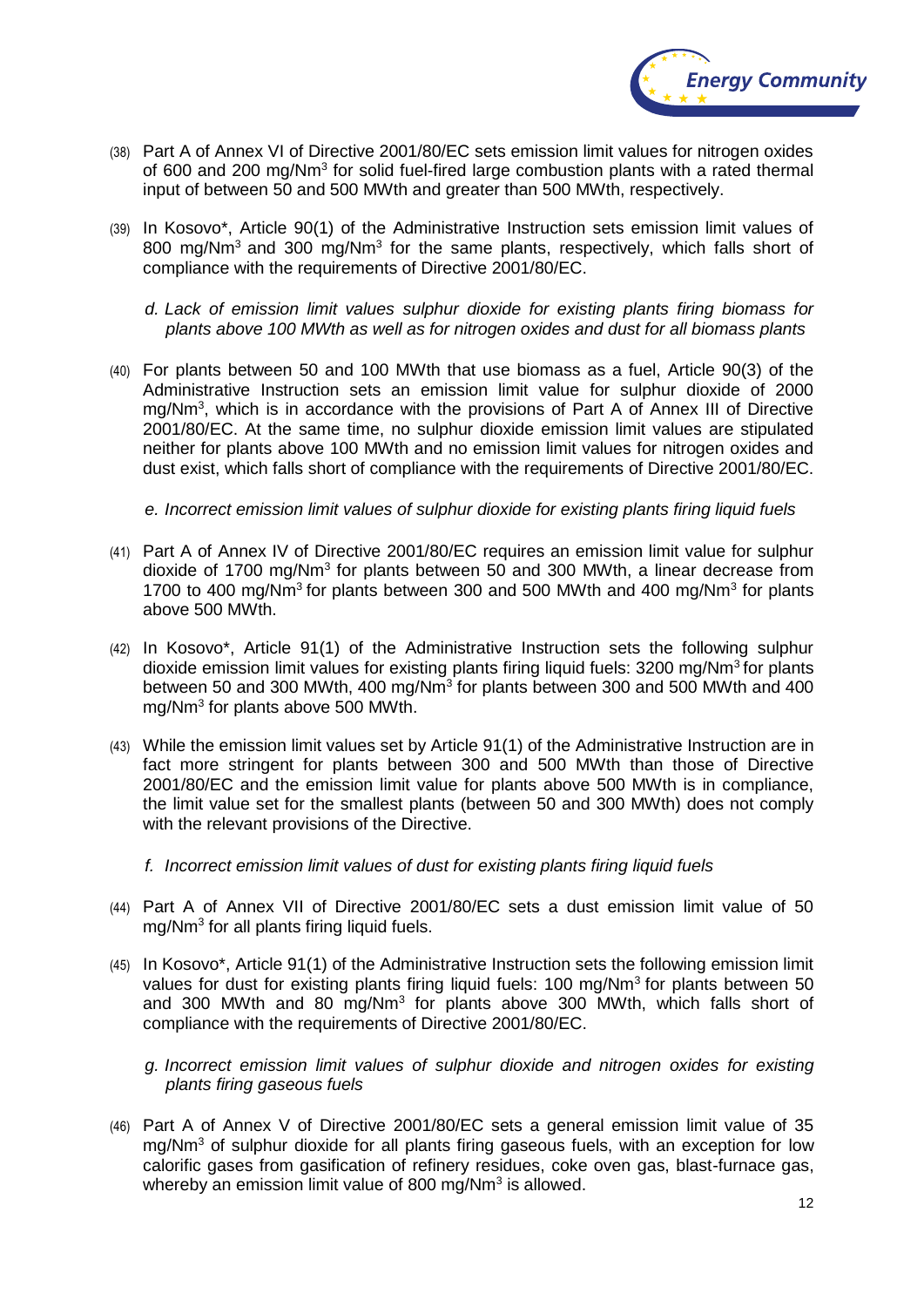

- (47) In Kosovo\*, Article 94(1) of the Administrative Instruction sets a sulphur dioxide emission limit value of 1700 mg/Nm<sup>3</sup> for plants with a rated thermal input of below 300 MWth and 100 mg/Nm<sup>3</sup> for plants above 300 MWth, which falls short of compliance with the requirements of Directive 2001/80/EC.
- (48) Furthermore, Part A of Annex VI of Directive 2001/80/EC sets the following emission limit values of nitrogen oxides for existing plants firing gaseous fuels: 300 mg/Nm<sup>3</sup> for plants with a rated thermal input between 50 and 500 MWth and 200 mg/Nm<sup>3</sup> for plants with a rated thermal input above 500 MWth.
- (49) In Kosovo\*, Article 94(1) of the Administrative Instruction sets a nitrogen oxides emission limit value of 350 mg/Nm<sup>3</sup> for all existing plants fired by gaseous fuels irrespective of their rated thermal input, which falls short of compliance with the requirements of Directive 2001/80/EC.

#### *h. Conclusion*

- (50) Based on the provisions currently applicable in Kosovo\* for large combustion plants, it is not possible to issue permits in compliance with Articles 4(1) and 4(3) of Directive  $2001/80$ /EC for existing plants<sup>21</sup>. Consequently, the Kosovo\* authorities are not implementing the provisions of Directive 2001/80/EC in a manner compliant with Energy Community law.
- (51) The Secretariat respectfully submits that Kosovo\* failed to fully transpose into national law and to implement the provisions of Articles 4(1) and 4(3) as well as Parts A of Annexes III, IV, V, VI and VII of Directive 2001/80/EC and consequently has failed to fulfil its obligations under Articles 12 and 16 of the Treaty.

### **2. Lack of transposition and implementation of Directive 2010/75/EU**

- $(52)$  With regard to new plants,<sup>22</sup> Kosovo\* fails to fulfil its obligations under Article 2 of Decision 2013/06/MC-EnC read in conjunction with Article 30(3) and Part 2 of Annex V of Directive 2010/75/EU by not adopting the laws, regulations and administrative provisions necessary to comply with Chapter III and Annex V of Directive 2010/75/EU, namely by not setting provisions for the limitation of emissions into the air from new large combustion plants, or, in any event, by failing to communicate the texts thereof to the Secretariat.
- (53) Based on this failure, the Kosovo\* authorities are not in the position to implement the provisions of Article 30(3) as well as Part 2 of Annex V of Directive 2010/75/EU, namely to issue permits in compliance with those provisions for new plants.
- (54) The Secretariat respectfully submits that by not transposing Article 30(3) as well as Part 2 of Annex V of Directive 2010/75/EU into national law and by not implementing the latter provisions, Kosovo\* has failed to fulfil its obligations under Articles 12 and 16 of the Treaty.

# **V. Conclusion**

<u>.</u>

<sup>&</sup>lt;sup>21</sup> Existing plant" as defined by Article 2(9) of Directive 2001/80/EC as amended by Decision 2013/05/MC-EnC.

<sup>22</sup> As defined in Policy Guidelines PG/02/2014.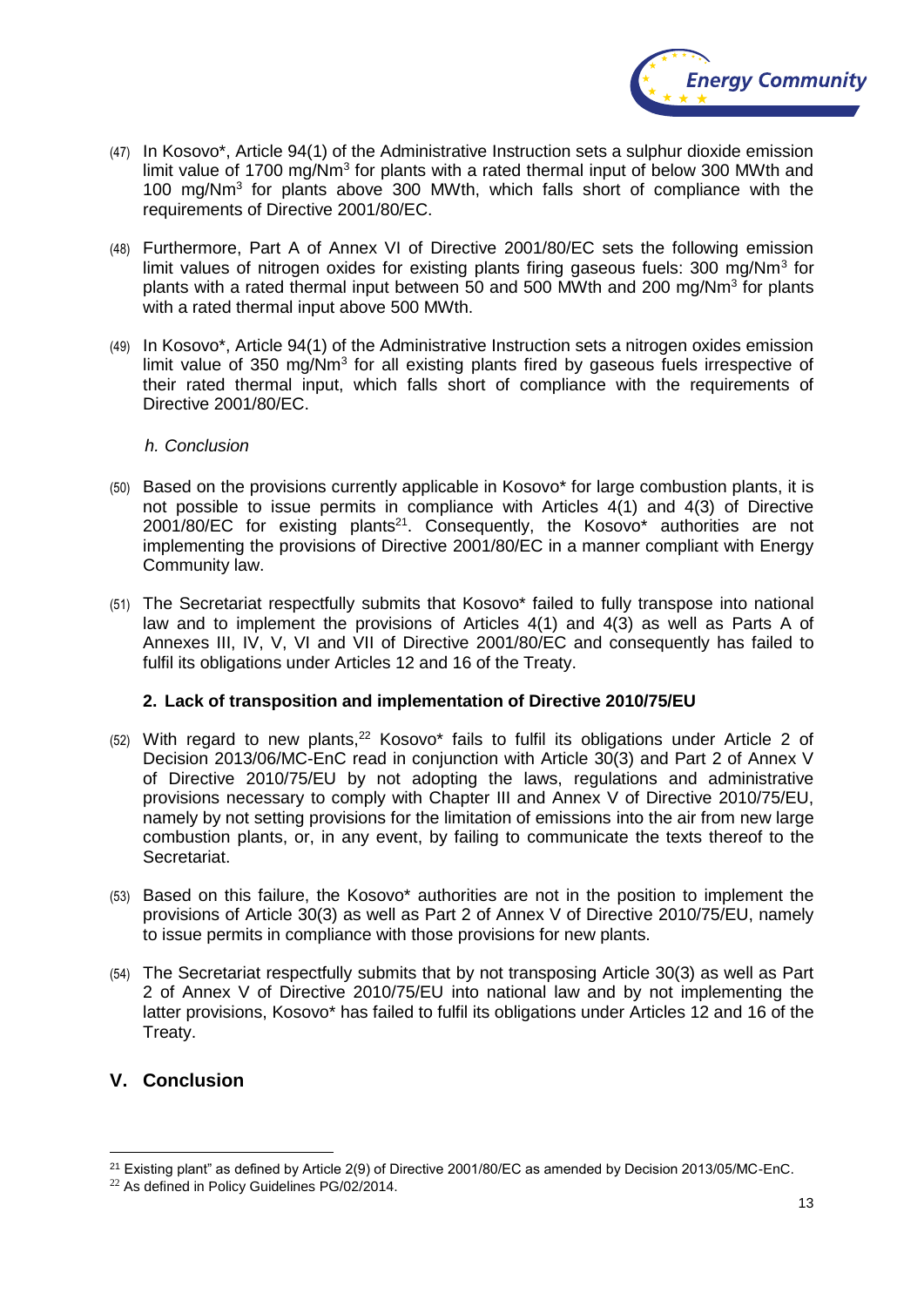

(55) Based on the above, the Secretariat submits that by not transposing into national law and by not implementing the provisions of Articles 4(1) and 4(3) as well as Parts A of Annexes III, IV, V, VI and VII of Directive 2001/80/EC and Article 30(3) as well as Part 2 of Annex V of Directive 2010/75/EU, Kosovo\* has failed to fulfil its obligations under the Energy Community Treaty and in particular Articles 12 and 16 thereof.

# **ON THESE GROUNDS**

The Secretariat of the Energy Community respectfully requests that the Ministerial Council of the Energy Community declare in accordance with Article 91(1)(a) of the Treaty establishing the Energy Community that:

by not transposing into national law and by not implementing the provisions of Articles 4(1) and 4(3) as well as Parts A of Annexes III, IV, V, VI and VII of Directive 2001/80/EC and Article 30(3) as well as Part 2 of Annex V of Directive 2010/75/EU, Kosovo\* has failed to fulfil its obligations under the Energy Community Treaty and in particular Articles 12 and 16 thereof.

On behalf of the Secretariat of the Energy Community,

Vienna, 12 July 2019

Que bytes

Janez Kopač **Dirk Buschle** Director Legal Counsel/Deputy Director